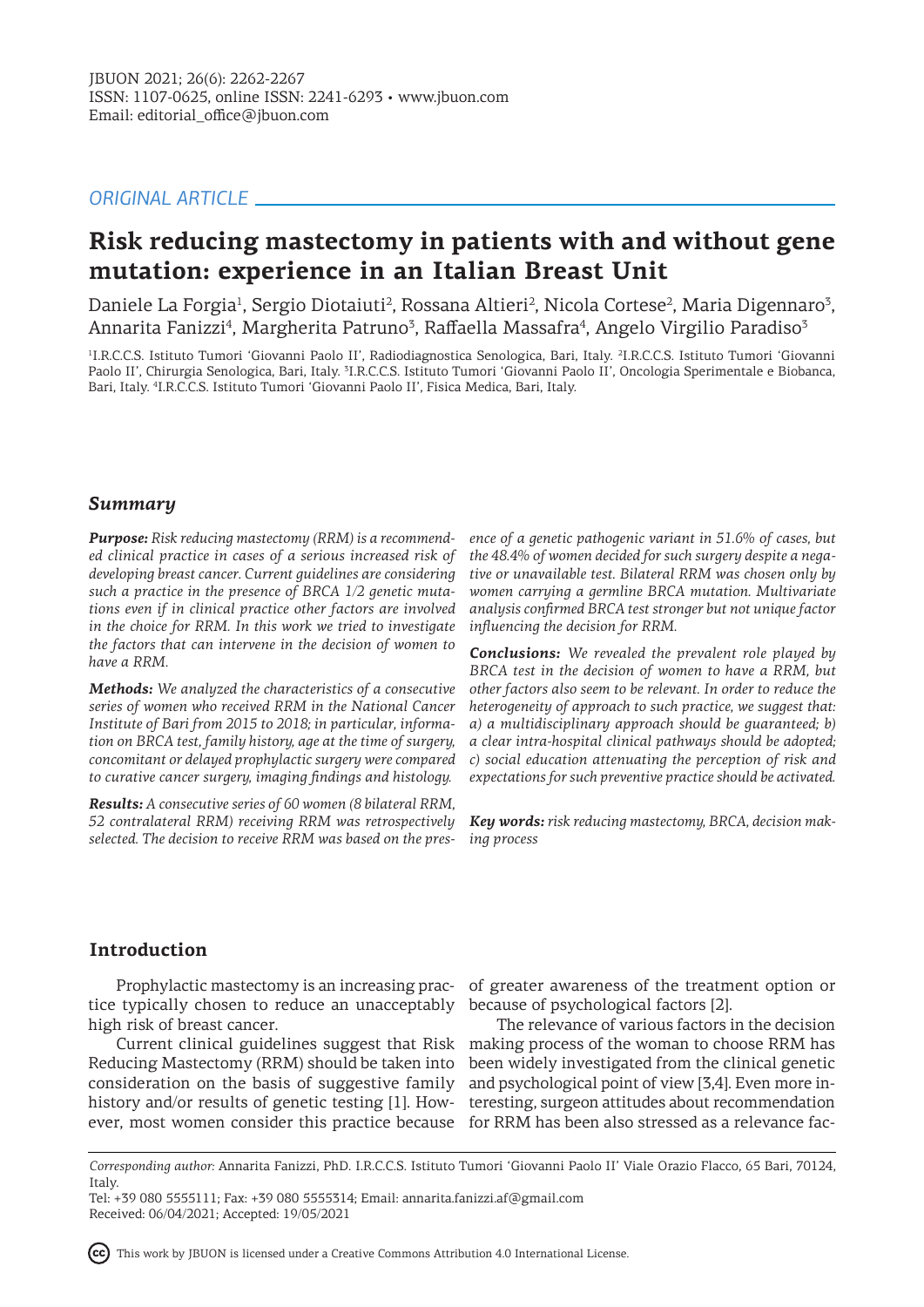tor influencing the likelihood of women to receive RRM [5]. Furthermore, geographical and cultural characteristics of the women have been reported [6]. It can then be asserted that reasons on the basis of this decision process in the routine clinical practice are still a topic of discussion.

BRCA-carriers patients have a risk of developing breast cancer up to 72%, much higher than the average risk present in the female population which is around 12%. RRM produces important benefits such as the reduction of the risk of 90-95% despite the absence of significant survival benefits [7]. Furthermore, RRM presents a non-negligible number of surgical complications and psychological damage in the short and long term [3].

For this reason, the choice of planning a RRM intervention must be well weighed by the surgeon and the patient who must be made aware of the advantages and potential risks associated with the intervention.

RRM has been utilized as a cancer preventive practice first of all in United States but suddenly spread all over the world also after Angelina Jolie experience [8]. Information concerning utilization of RRM in Europe is less numerous and, in particular, data concerning Italian experience are scanty and reporting only exploratory approaches [9].

The purpose of the present study was to review the characteristics of the women who received RRM in the Senology Department of an Italian reference cancer center consecutively between 2015-2018. Information on timing of surgery, BRCA genetic test, family history, histological and diagnostic imaging were analyzed.

## **Methods**

The records of all women who underwent prophylactic breast surgery (PBS) at our Institute between January 2015 and May 2018 were reviewed.

Each patient underwent a genetic test for the search of the BRCA1-2 genes mutation and was found to be positive. All women underwent a preoperative evaluation with mammography in our Institute. Each case was also classified on the basis of breast density according to the BIRADS categories and then distinguished in high or low density breast according to Recthman et al [10].

Among 2156 women treated with breast surgery, of which 1651 for malignant neoplasm, 60 records were selected due to breast removal (monolateral n=52; bilateral n=8) without any histocytologic of presence of carcinoma.

For the mastectomies performed for prophylactic purpose (RRM) we mean all those mastectomies performed without preoperative radiologic evidence of malignant neoplasm and/or with a preoperative microhistologic sampling with outcome from B1 to B3 without atypia.

All women receiving a monolateral reducing risk mastectomy (controlateral RRM, CRRM) had a breast cancer surgery in the other breast synchronously or before the CRRM. Information on timing of CRRM, availability of a BRCA test for cancer risk, pre-surgery imaging characteristics of the breast and histologic lesions in healthy breast were collected.

All surgical and personal information were collected directly from clinical records of each woman and in particular age, timing of CRRM, timing of primary surgery and TNM of the primary tumour. The study was approved by the Scientific Board of the Institute as Ricerca Corrente RC 2020. All patients have given their consent to the processing of data for scientific purposes.

In order to evaluate the association between BRCA 1/2 status and risk reducing mastectomy, we used the  $x<sup>2</sup>$  test. A result was considered statistically significant when the p value was <0.05.

### **Results**

The main characteristics of the sixty women included in the analysis are reported in Table 1.

The median age of the patients resulted 49 years (range 31-71), significantly lower than in the overall series of women (59 years; range 25- 99) who were subjected to primary breast cancer surgery in the same period in our Institute. Eighty percent (48/60) of women had a BRCA test before their RRM. All 8 women who were operated

Table 1. Clinical characteristics of 60 women receiving risk reducing mastectomy (RRM)

| <i>Characteristics</i>              | Number $(\% )$ |
|-------------------------------------|----------------|
| Women receiving RRM                 | 60             |
| Monolateral RRM                     | 52 (86.6)      |
| One time with breast cancer surgery | 32(53.3)       |
| Delayed with breast cancer surgery  | 20 (33.3)      |
| Bilateral RRM                       | 8(13.3)        |
| Median age (years, range)           | $46.5(31-71)$  |
| Germline BRCA 1/2 test              |                |
| Presence of pathogenic variant      | 31             |
| Absence of pathogenic variant       | 17             |
| Not performed                       | 12             |

**Table 2.** BRCA 1/2 status and risk reducing mastectomy

| Germline Women BRCA status | Contralateral | Bilateral        |  |
|----------------------------|---------------|------------------|--|
|                            | RRM(%)        | RRM(%)           |  |
| BRCA 1/2 mutation          | 31(51.6)      | 8(100)           |  |
| BRCA 1/2 wild type         | 17(28.3)      | $\left( \right)$ |  |
| BRCA test not performed    | $12(20)*$     | $\left( \right)$ |  |
| $*no$ toot                 |               |                  |  |

\*no test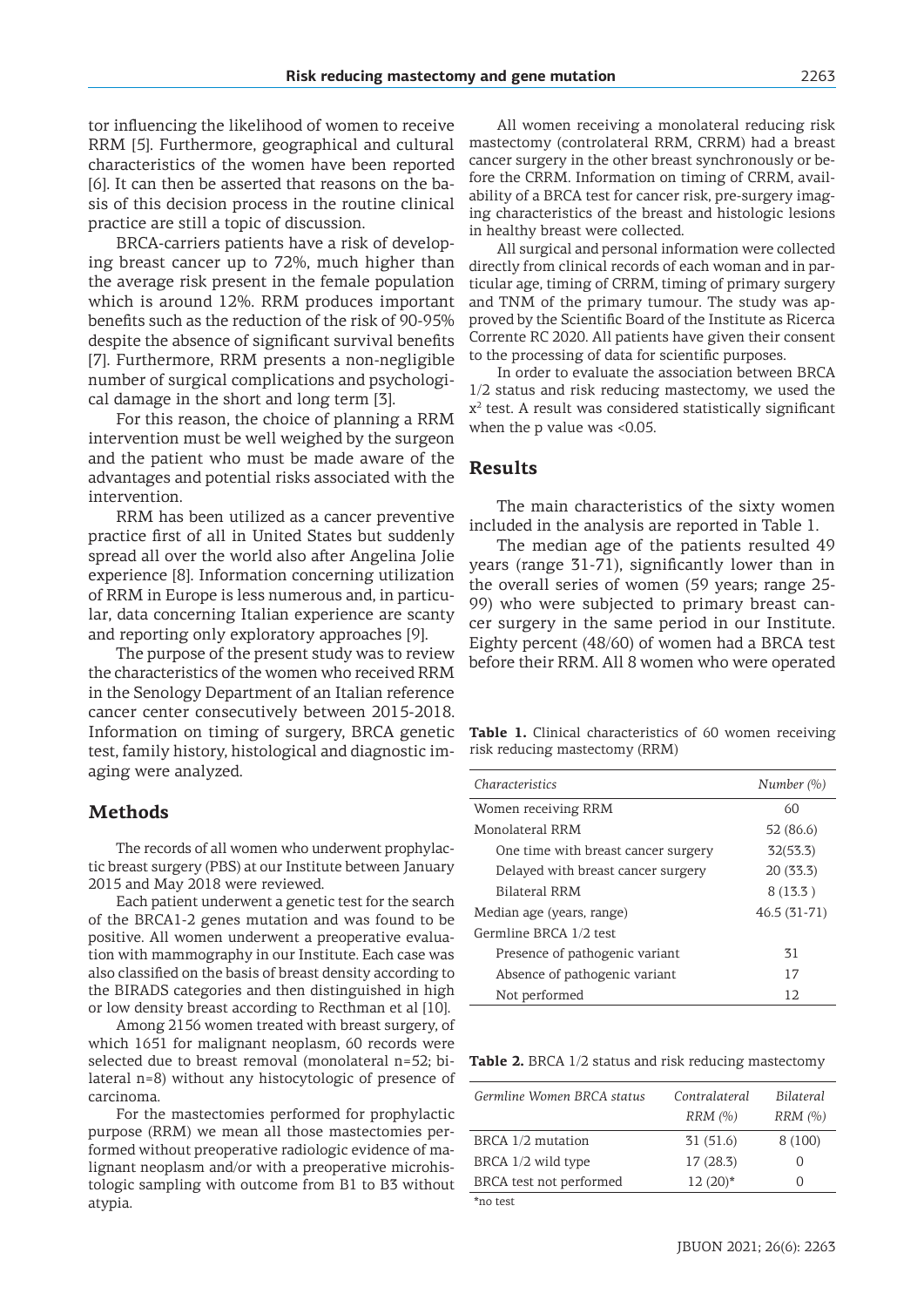with bilateral CRRM had a positive test for BRCA mutation but RRM was performed in 17 women (28.33%) with BRCA test negative for mutation and in 12 (20%) with BRCA test not performed at all.

In conclusion, 48.33% of CRRM were not performed irrespective to BRCA test result.

BRCA status in relation to RRM is summarized in Table 2. BRCA 1/2 status and risk reducing mastectomy were significantly independent  $(x^2)$ , p<0.005).

The mammography and MRI images were also retrospectively reviewed to verify if there were findings capable of justifying mastectomies. All the findings displayed on the images were presented in BIRADS 2 or 3 (benign or probably benign, with indication for follow-up). Therefore, in no case did the imaging characteristics justified RRM.

The individuals with healthy breasts undergoing RRM showed moderate-high mammographic density in 60% of the cases. Some examples are shown in Figures 1 and 2.

Results concerning the histologic study of health breasts removed with RRM are reported in Table 3.

Invasive carcinoma was never found while in 4 (6.6%) *in situ* breast carcinoma was diagnosed (3 in the group of patients BRCA-carriers); however, high grade atypia lesions were described in 16 (26.6%) breasts, 8 among BRCA-carriers and 8 among BRCAnon-carriers. In the reported lesions with high grade of atypia there were flat atypia (n=2), atypical ductal or lobular hyperplasia (n=7), radial scar (n=3), LIN1- 2 (n=3) and papillomatosis with atypia (n=1).

All of the patients with genetic mutation  $(n =$ 31) had bilateral mastectomies (100%) with a total of 62 breasts removed: 23 of them were removed for a tumor (curative mastectomy, 37.1%) and 39 for prophylactic purposes (CRRM, 62.9%). 8/31 patients (25.8%) were subjected to double prophylactic mastectomy whereas the remaining (23/31 74.2%) had a contralateral prophylactic mastectomy associated with curative mastectomy. 20/31 patients (64.5%) had synchronous surgery to the primary tumor, while 11/31 patients (35.5%) metachronous one, i.e. deferred with respect to the curative intervention; the range of deferral of the second intervention in the latter was 2-175 months [13.1 and 33.32, mean and standard deviation respectively].



**Figure 1.** Bilateral mastectomy, curative on the right breast **(a)** with upper quadrant neoplasm. RRM on the left breast **(b)** due to the presence of scattered microcalcifications with characters of benignity. Mammography density is low. Conclusive mammography report: BIRADS 5 (right), BIRADS 3 (left). Histology: infiltrating ductal carcinoma B5 (right), foci of flat atypia B3 (left).



**Figure 1. (a)** In 2D mammography, stereotactic biopsy clips are detected in the left inner quadrants. **(b)** in tomosynthesis the distortion area is highlighted in the same location. **(c)** in CESM after a light contrast medium and modest impregnation. Mammography density is high. Conclusive mammography report: BIRADS 3. Histology: radial scar B3.

|  |  |  | Table 3. BRCA 1/2 status and histopathological diagnosis in healthy breasts removed for RRM |
|--|--|--|---------------------------------------------------------------------------------------------|
|  |  |  |                                                                                             |

| Germline<br>BRCA status | Number<br>Women $(n=60)^*$ | Number of Breasts removed as RRM<br>$(n=68*)$                               |  |  |    |  |
|-------------------------|----------------------------|-----------------------------------------------------------------------------|--|--|----|--|
|                         |                            | Invasive carcinomas In situ carcinomas High grade atypia Absence of lesions |  |  |    |  |
| BRCA 1/2 mutation       | 31                         |                                                                             |  |  | 20 |  |
| BRCA 1/2 wild type      |                            |                                                                             |  |  |    |  |
| BRCA test not performed | 12.                        |                                                                             |  |  |    |  |

\*8 women receiving bilateral RRM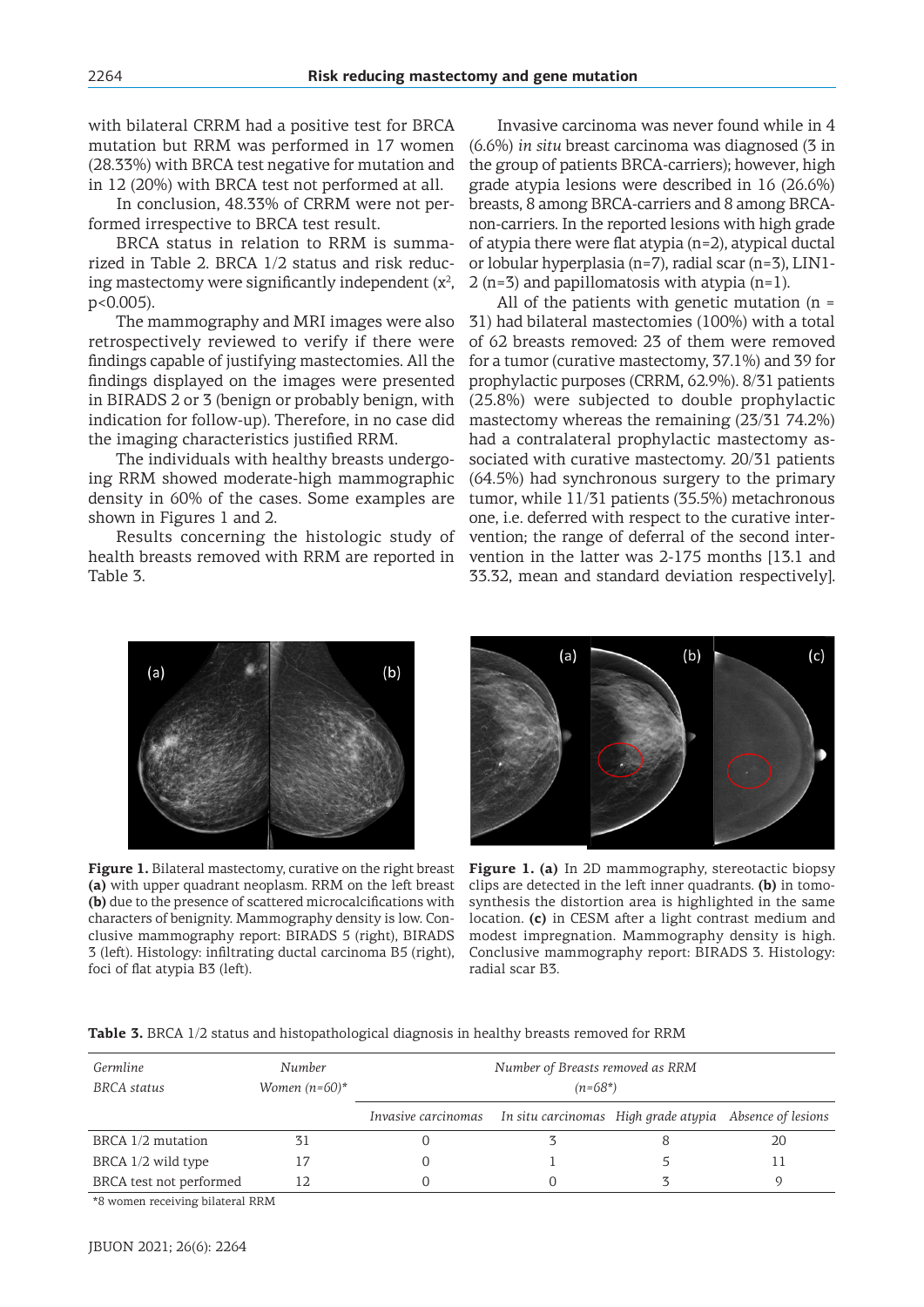Mammography density was high in 18/31 patients (58%), similar in the 2 groups who had decided for synchronous surgery (60/40% high / low) or for metachronous surgery (54.4 / 46.6% high / low). In 9/31 patients there was also a finding judged as BIRADS 3 before surgery and in 6/31 a biopsy with B3 was performed in the follow up. The definitive histology of the 39 prophylactic mastectomies in BRCA-carrier patients highlighted 3 cases (7.69%) of DCIS and 8 cases (20.5%) of lesions at risk (4 atypical ductal hyperplasia, 2 LIN1-2, 1 radial scar and 1 papillomatosis with atypia). Among patients with no known mutation ( $n = 29$ ) 27 (93.1%) had bilateral mastectomy (27 prophylactic + curative) and 2 (6.9%) unilateral mastectomy (judged prophylactic in both cases due to absence radio-histological evidence of carcinoma). Among the 27 patients with a bilateral mastectomy, there were 18 subjected to synchronous surgery (18 curative + prophylactic at the same time of intervention) and 9 metachronous with a range of postponement of the second surgery varying from 6 to 36 months (10.9 and 5.7, mean and standard deviation respectively). The mammographic pattern was judged as high density overall in 18/29 patients (62%): 14/18 patients (77.7%) who had opted for synchronous surgery with curative intervention and 4 / 9 patients (44.4%) who had opted for deferred metachronous surgery.

#### **Discussion**

We retrospectively analyzed a series of women who underwent RRM at our Institute in the last years. Among all women who were subjected to mastectomy, we selected 60 women with bilateral (n=8) or CRRM (n=52) breast risk-reducing surgery.

This first evidence that emerges from our study highlights the fact that the only factor that makes healthy women to possibly opt for bilateral RRM is the presence of a pathogenic variant in BRCA gene. This evidence is in agreement with what was previously reported by Park et al [11]. The concern to have a high probability for breast cancer is justifying such an approach now widely suggested in main international guidelines [1].

The other information coming from our series concerns the performance of CRRM in women treated for cancer in the other breast. The probability to have a contralateral breast cancer in subjects who already had a cancer in the other breast is particularly higher (range 63-82% of the life-long probability) in women carrying a BRCA mutation [12], a risk clearly justifying a preventive breast surgery [13]. However, 51.67% of our women decided for such an operation independently from BRCA status. In parCRRM the positive test result, while 20% of women received CRRM without having performed a genetic test before surgery or, even, with a not informative test (in 28.33% of cases). Goldhirsch and Gelber [14] stressed that some imaging characteristics, such as breast density, could induce surgeons to go ahead with CRRM, but in our series this it appeared relevant only in the group of non-BRCA carriers patients who performed tumor synchronous surgery. It is likely that automatic aids to radiologist reporting can help improve the diagnostic performance even in dense breasts as it is observed in radiomics studies, reducing this amount of uncertainty [15-18]. Significant variations in the attitude of physicians towards prophylactic mastectomy has been demonstrated among different countries [6]. Rosenberg et al [19] demonstrated that many patients overestimate their personal risk and benefit on survival of CRRM.

The choice of CRRM in our series might therefore reflect the increased public emphasis on prevention [20] and attendant increase in fear of breast cancer due to cancer screenings. These facts are of major relevance in a population with less or poor cultural level, thus stressing that the problem of empowerment of patients specifically on this topic is first of all mandatory in some social teams.

The discussion in our Institute on how to optimally counsel women about this surgical option is ongoing.

One more comment involves the timing for the CRRM with respect to breast surgery of the primary cancer. Of the women receiving CRRM 63.3% did it in one time with respect to primary breast cancer surgery, while the remaining delayed the surgery of the healthy breast. The choice of women for a simultaneous or delayed CRRM did not depend on tumor size, histology, ER status or Her2/neu score. The reason why delayed surgery remains less clear demands further studies investigating the womens' psychosocial status, attitude of surgeons, characteristics of the hospital where they received primary surgery, the presence of a multidisciplinary team, etc.

ticular, only 48.33% of women knew at the time of this group of patients, genetic mutation was the Within the population of women with an established genetic mutation, it is interesting to note that 20/31 patients had performed an RRS simultaneously with the contralateral curative intervention and 11/31 deferred compared to the intervention for carcinoma. Second surgery varied between 2 and 175 months (13.1 and 33.32, mean and standard deviation, respectively) but, excluding two cases with prophylactic mastectomy performed at 8 and 13 years, the range of the remaining patients was shortened to 2-30 months (8.4 and 6.42, mean and standard deviation respectively). In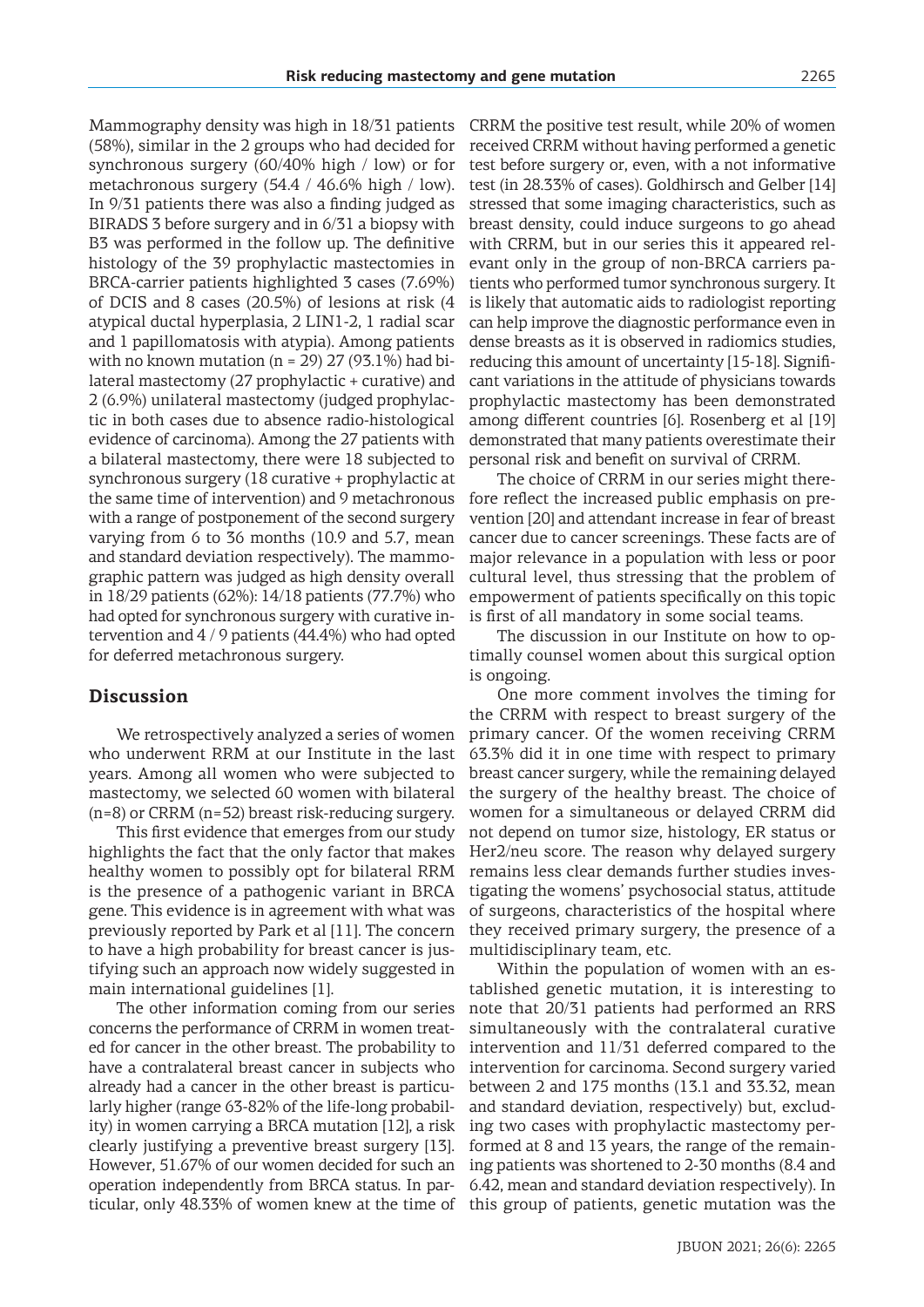only variable that really affected the choice of the intervention, as the others were equally divided between patients who have opted for synchronous and metachronous surgery, including mammographic density. A similar situation was also observed in non-mutated cases that presented the majority of cases of synchronous mastectomies (18/29) and the minority of prophylactic mastectomies deferred with respect to the curative intervention (9/29): in the first group the observation of a mostly dense (77.7%) would suggest an impact of mammographic density on the decision-making process in performing prophylactic mastectomy in the absence of genetic positivity at an early time.

# **Conclusion**

In conclusion, it appears that we can confirm the growing trend of prophylactic surgery among patients at risk of breast cancer. Several factors seem to contribute to this trend. Our observations confirmed the positive genetic test data as the main input to the decision-making process. In the context of non-BRCA carriers, the mammographic density seems to influence the attitude towards an early prophylactic surgery synchronous to the oncological treatment.

# **Disclosure Statement**

The authors have no conflicts of interest to declare.

# **Funding sources**

This project was supported by the Ministry of Health of the Italian Government, Ricerca Corrente 2020.

# **Author contributions**

D.L. designed the study, collected and analyzed diagnostic breast images and wrote the manuscript. A.F. analyzed data with uni and multivariate analyses and wrote the manuscript.

S.D., N.C. and R.A. analyzed the retrospective clinical series.

M.P. and M.D. collected all information and organized the database and data analysis.

R.M. and A.V.P. revised the manuscript.

# **Conflict of interests**

The authors declare no conflict of interests.

# **References**

- 1. NCCN Clinical Practive Guidelines in Oncology (NCCN 7. Guidelines®) Genetic/Familial High-Risk Assessment: Breast and Ovarian. Version 1 2018-2017 Available from: https://www.nccn.org/professionals/physician\_ gls/pdf/geneticsscreening.pdf
- 2. Rosenberg SM, Sepucha K, Ruddy KJ et al. Local Therapy Decision-Making and Contralateral Prophylactic Mastectomy in Young Women with Early-Stage Breast Cancer. Ann Surg Oncol 2015;22:3809-15.
- 3. Krontiras H, Farmer M, Whatley J. Breast Cancer Genetics and Indications for Prophylactic Mastectomy. Surg Clin North Am 2018;98:677-85.
- 4. Greener JR, Bass SB, Lepore SJ. Contralateral prophylactic mastectomy: A qualitative approach to exploring the decision making process. J Psychosoc Oncol 2018;36:145-58.
- 5. Katz SJ, Hawley ST, Hamilton AS et al. Surgeon Influence on Variation in Receipt of Contralateral Prophylactic Mastectomy for Women With Breast Cancer. JAMA Surg 2018;153:29-36.
- 6. Den Heijer M, van Asperen CJ, Harris H et al. International variation in physicians'attitudes towards prophylactic mastectomy- comparison between France, Germany, the Netherlands and the United Kingdom. Eur J Cancer 2013;49:2798-805.
- 7. De Silva TS, Russell VR, HenStreamlining FP et al. Decision Making in Contralateral Risk-ReducingMastectomy: Impact of PREDICT and BOADICEA Computations.Ann Surg Oncol 2018;25:3057-63.
- 8. Liede A, Cai M, Crouter TF, Niepel D, Callaghan F, Evans DG. Risk-reducing mastectomy rates in the US: a closer examination of the Angelina Jolie effect. Breast Cancer Res Treat 2018;171:435-42.
- 9. Dionigi F, Maffoni M, Ferrari A et al. What about prophylactic surgery in BRCA1/BRCA2 mutation carriers? Observations from an Italian pilot study. Breast J 2017;23:766-7.
- 10. Rechtman LR, Lenihan MJ, Lieberman JH et al. Breast specific gamma imaging for the detection of breast cancer in dense versus non dense breasts. Am J Roentgenol 2014;202:293-8.
- 11. Park S, Lee JE, Ryu JM et al. Genetic Diagnosis before Surgery has an Impact on Surgical Decision in BRCA Mutation Carriers with Breast Cancer. World J Surg 2018;42:1384-90.
- 12. Mavaddat N, Peock S, Frost D et al. EMBRACE. Cancer risks for BRCA1 and BRCA2 mutation carriers: results from prospective analysis EMBRACE. J Natl Cancer Inst 2013;105:812-22.
- 13. Kenny R, Reed M, Subramanian A. Mastectomy for